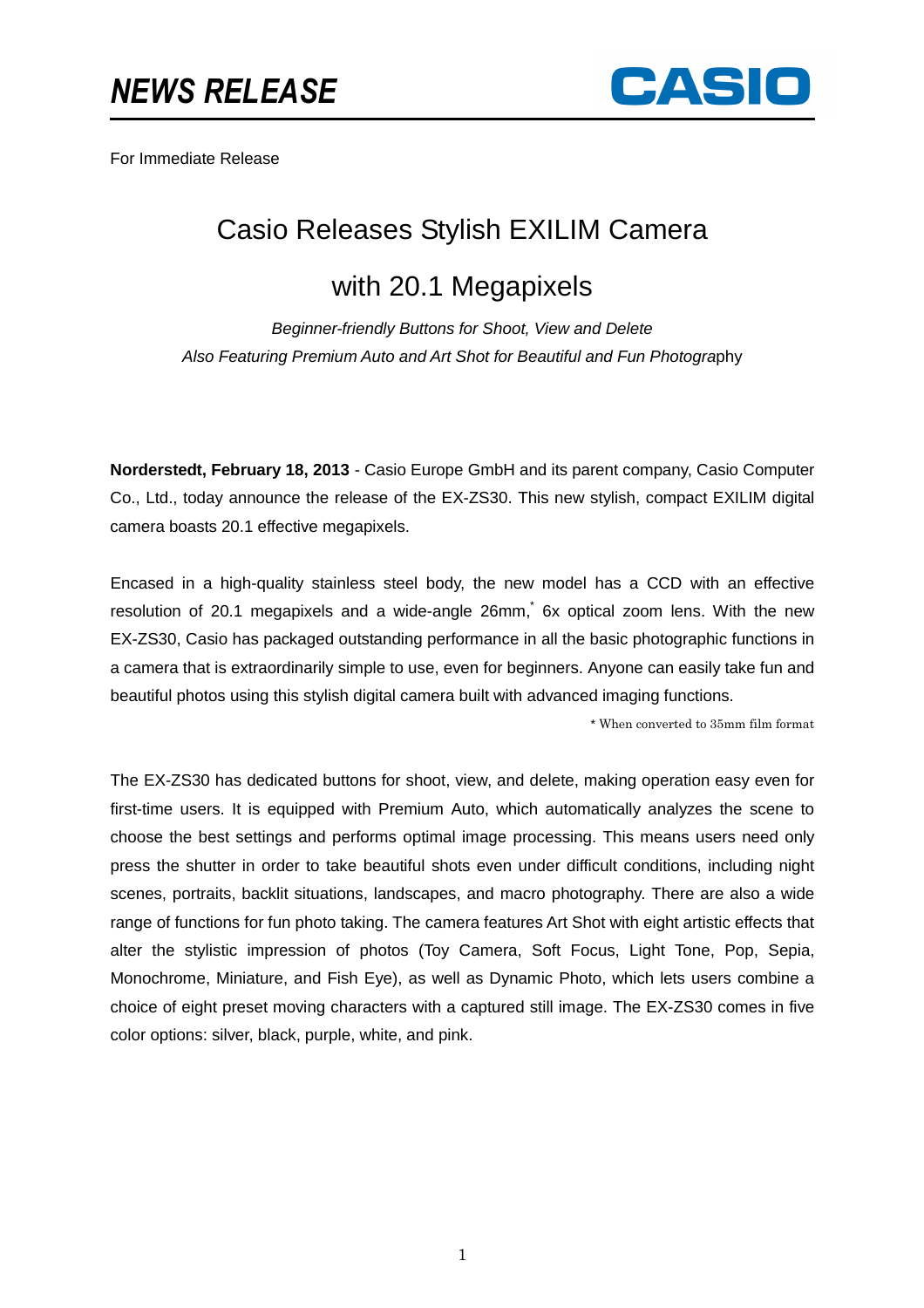## **EX-ZS30 Specifications**

|                                                  |                                 |                                        | $EX-ZS30$                                                                                                                                          |
|--------------------------------------------------|---------------------------------|----------------------------------------|----------------------------------------------------------------------------------------------------------------------------------------------------|
| Number of Effective Pixels                       |                                 |                                        | 20.1 megapixels (/million)                                                                                                                         |
| Image Sensor                                     |                                 |                                        | 1/2.3-inch square pixel CCD                                                                                                                        |
|                                                  | <b>Total Pixels</b>             |                                        | 20.48 megapixels (/million)                                                                                                                        |
| File Format                                      | Still Images                    |                                        | JPEG (Exif Ver.2.3), DCF 2.0, DPOF                                                                                                                 |
|                                                  | <b>Movies</b>                   |                                        | Motion JPEG, AVI format, IMA-ADPCM (monaural)                                                                                                      |
| Built-in Flash Memory (Image Area)* <sup>1</sup> |                                 |                                        | 28.0MB                                                                                                                                             |
| Recording Media                                  |                                 |                                        | SD Memory Card, SDHC Memory Card, SDXC Memory Card compatible                                                                                      |
| Number of<br>Recorded<br>Pixels                  | Still Images                    |                                        | 20M (5152 x 3864), 3:2 (5152 x 3432), 16:9 (5152 x 2896), 10M (3648 x 2736),<br>5M (2560 x 1920), 3M (2048 x 1536), VGA (640 x 480)                |
|                                                  | <b>Movies</b>                   |                                        | HD(1280x720) / STD(640x480)                                                                                                                        |
| Recording<br>Capacity                            | Still<br>Images<br>(JPEG)       | SD Memory<br>Card 16GB <sup>*2</sup>   | Fine: Approx. 2208 shots*3                                                                                                                         |
|                                                  |                                 |                                        | Normal: Approx. 3329 shots*3                                                                                                                       |
|                                                  | Movies <sup>*4</sup>            | Recording<br>$\mathsf{Time}^{\star 5}$ | Approx. 17 minutes 9 seconds *6*7                                                                                                                  |
|                                                  |                                 | SD Memory<br>Card 16GB <sup>*2</sup>   | Approx. 1 hour 5 minutes*8                                                                                                                         |
| Lens                                             | Construction                    |                                        | 5 lenses in 5 groups, including aspherical lens                                                                                                    |
|                                                  | F-number                        |                                        | F3.5 (W) to 6.5 (T)                                                                                                                                |
|                                                  | Focal                           |                                        | $f = 4.6$ to 27.6mm                                                                                                                                |
|                                                  | Length                          | 35mm Film<br>Equivalent                | Approx. 26 to 156mm                                                                                                                                |
| Zoom Ratio                                       |                                 |                                        | 6 x optical zoom, 4x digital zoom(24 times both with optical and digital zoom),<br>HD Zoom Maximum 95.6x (VGA, both with HD Zoom and digital zoom) |
|                                                  | <b>Focus Type</b>               |                                        | <b>Contrast Detection Auto Focus</b>                                                                                                               |
|                                                  | <b>Focus Modes</b>              |                                        | Auto, Macro, Infinity mode(for some BS scenes), Manual                                                                                             |
| Focusing                                         | AF Area                         |                                        | Spot, Multi, Tracking                                                                                                                              |
|                                                  | AF assist lamp                  |                                        | None                                                                                                                                               |
| Focus<br>$Range^{*9}$<br>(From Lens<br>Surface)  | Auto                            |                                        | Approx. 5cm to infinity (W)                                                                                                                        |
|                                                  | Macro                           |                                        | Approx. 5cm to 50cm (W)                                                                                                                            |
|                                                  | Infinity                        |                                        | Infinity                                                                                                                                           |
|                                                  | Manual                          |                                        | Approx. 5cm to infinity (W)                                                                                                                        |
| Exposure                                         | <b>Exposure Metering</b>        |                                        | Multi pattern, (Center Weighted for some BS scenes) by CCD                                                                                         |
|                                                  | <b>Exposure Control</b>         |                                        | Program AE                                                                                                                                         |
|                                                  | <b>Exposure Compensation</b>    |                                        | -2EV to +2EV (in 1/3EV steps)                                                                                                                      |
| Shutter                                          |                                 |                                        | CCD electronic shutter and mechanical shutter                                                                                                      |
|                                                  | Shutter<br>Speed <sup>*10</sup> | Auto                                   | 1/2 to 1/2000 second                                                                                                                               |
|                                                  |                                 | Premium Auto                           | 1/8 to 1/2000 second                                                                                                                               |
|                                                  |                                 | Night Scene                            | 4 to 1/2000 second                                                                                                                                 |
| Aperture <sup>*11</sup>                          |                                 |                                        | F3.5 (W) to F11.3 (W)*12                                                                                                                           |
| <b>White Balance</b>                             |                                 |                                        | Auto WB, Daylight, Overcast, Shade, Day White FL, Daylight FL, Tungsten, Manual WB                                                                 |
|                                                  | Still Images                    |                                        | Auto, ISO64, ISO100, ISO200, ISO400, ISO800, ISO1600                                                                                               |
| Sensitivity<br>$(SOS)*13$                        | Movies                          |                                        | Auto                                                                                                                                               |
| Self-Timer                                       |                                 |                                        | 10 seconds, 2 seconds, Triple Self-timer                                                                                                           |